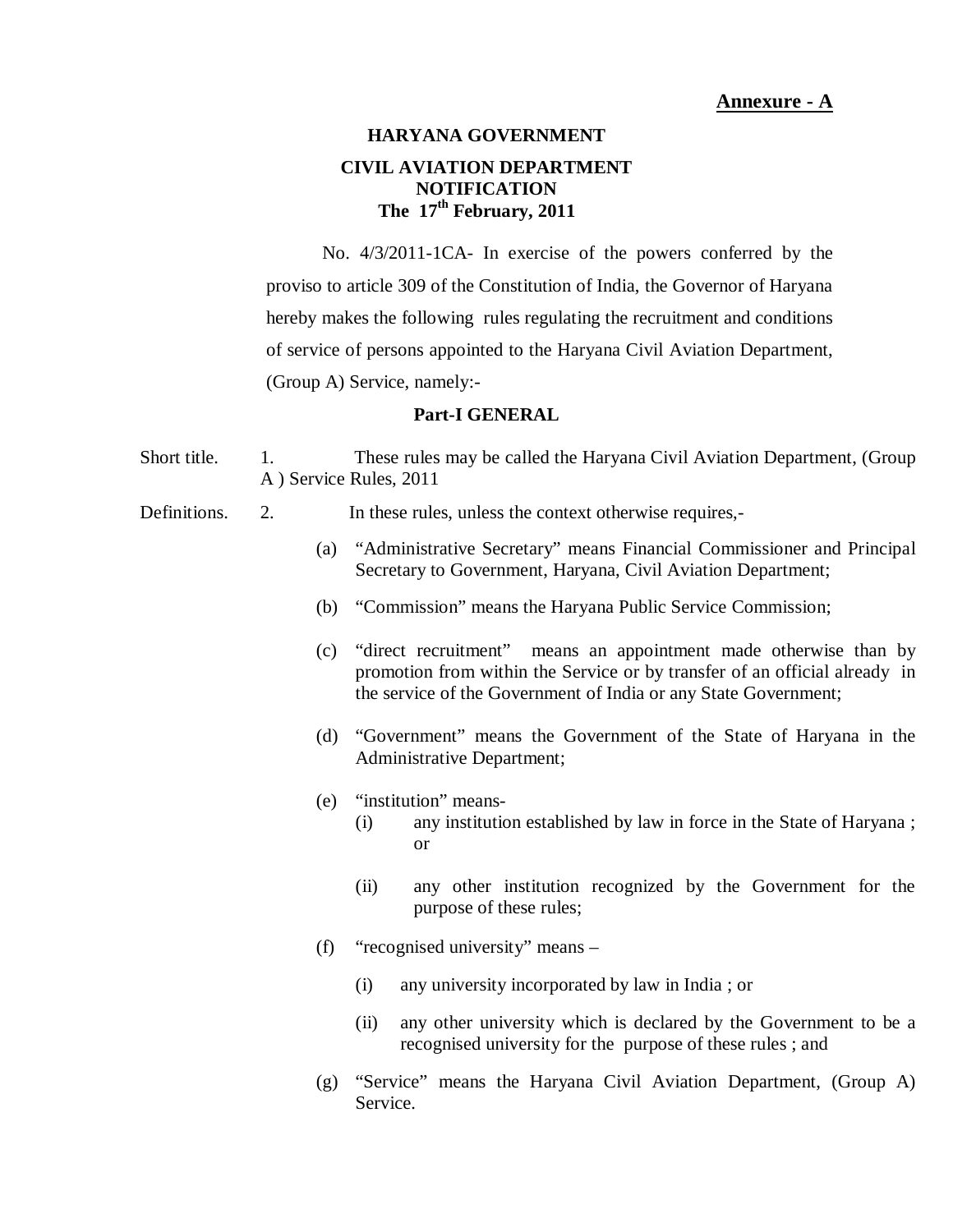## **PART II RECRUITMENT TO SERVICE**

 character of  $3.$ Number and 3. The Service shall comprise the posts shown in Appendix A to these rules: posts.

> to make additions to, or reductions in the number of such posts or to create new posts with different designations and scales of pay, either permanently or temporarily. Provided that nothing in these rules shall affect the inherent right of Government

Nationality, 4. (1) No person shall be appointed to any post in the Service, unless he is,--

- domicile and (a) a citizen of India ; or
	- (b) a subject of Nepal ; or
- candidates (c) a subject of Bhutan ; or
- Service. January, 1962, with the intention of permanently settling in India; or appointed to (d) a Tibetan refugee who came over to India before the Ist day of
	- Sri Lanka or any of the East African countries of Kenya, Uganda, the United Republic of Tanzania (formerly Tanganyika and Zanzibar) Zambia, Malawi, Zaire and Ethiopia with the intention of permanently settling in India: (e) a person of Indian origin who has migrated from Pakistan, Burma,

 or (e) shall be a person in whose favour a certificate of eligibility has been issued by the Government. Provided that a person belonging to any of the categories (b), (c), (d)

 admitted to an examination or interview conducted by the Commission or any other recruiting authority, but the offer of appointment may be given only after the necessary eligibility certificate has been issued to him by the Government. (2) A person in whose case a certificate of eligibility is necessary may be

 recruitment, unless he produces a certificate of character from the Principal, Academic Officer of the University, College, School or Institution last attended, if any, and similar certificate from two other responsible persons, not being his relative, who are well acquainted with him in his private life and are unconnected with his University, College, School or Institution. (3) No person shall be appointed to any post in the Service by direct

5. mentioned in Appendix A to these rules who is not of the age limit prescribed as Age 5. No person shall be appointed by direct recruitment on any of the posts under:-

- (i) Senior Executive Pilot not less than 30 years and more than 45 years ;
- (ii) Helicopter Pilot not less than 25 years and more than 50 years ;
- (iii) Junior Pilot not less than 20 years and more than 40 years;
- Age relaxable with experience. (iv) Helicopter Engineer not less than 25 year and more than 50 years;

character of

4.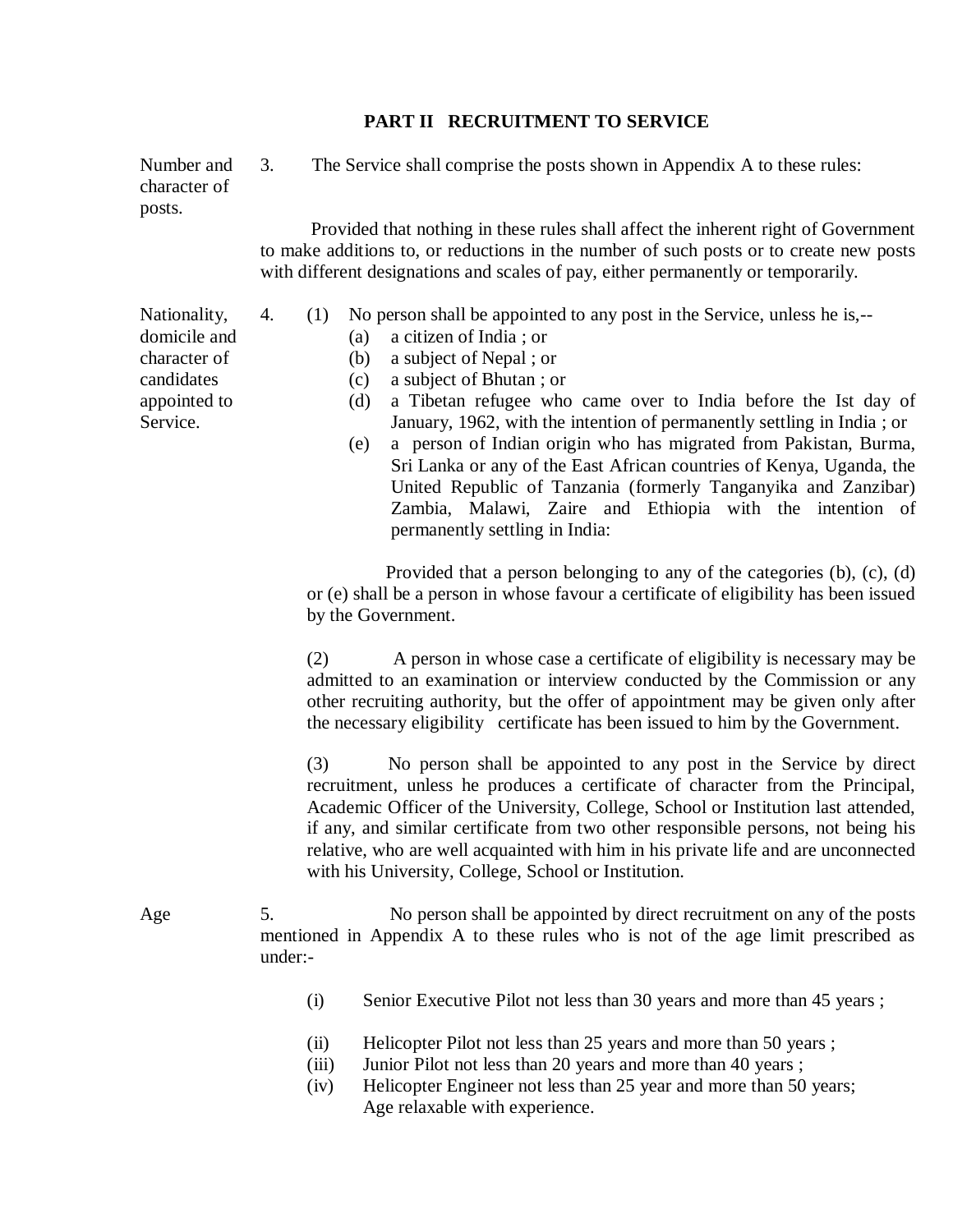- (v) Electronics Engineer not less than 30 year and more than 45 years;
- than 45 years. (vi) Development-cum-Co-ordination Officer not less than 30 year and more

6. Appointing 6. Appointments to the post in the Service shall be made by the Government.

7. possession of qualifications and experience specified in column 3 of Appendix B to these rules in the case of direct recruitment and those specified in column 4 of the aforesaid Appendix in the case of persons appointed other than by direct recruitment: authority.<br>Qualifications. No person shall be appointed to any post in the Service, unless he is in

> qualifications regarding experience shall be relaxable to the extent of 50% at the discretion of the Commission in case sufficient number of candidates belonging to Scheduled Castes, Backward Classes, Ex-Servicemen and physically handicapped categories possessing the requisite experience are not available to fill up vacancies reserved for them, after recording reasons for so doing in Provided that in the case of appointment by direct recruitment, the writing.

 Disqualific— 8. No person, ations.

- spouse living; or (a) who has entered into or contracted a marriage with a person having a
- any person, (b) who having a spouse living, has entered into or contracted a marriage with

shall be eligible for appointment to any post in the Service :

 permissible under the personal law applicable to such person and the other party to the marriage and there are other grounds for so doing, exempt any person from the operation of this rule. Provided that the Government may, if satisfied, that such marriage is

9. Method of 9. (1) Recruitment to the Service shall be made,-recruitment

(a) in case of Senior Executive Pilot,--

- (i) by promotion from amongst the Junior Pilot ;
- (ii) by direct recruitment ; or
- any State Government or the Government of India. (iii) by transfer or deputation of an official already in the service of
- (b) in case of Helicopter Pilot,-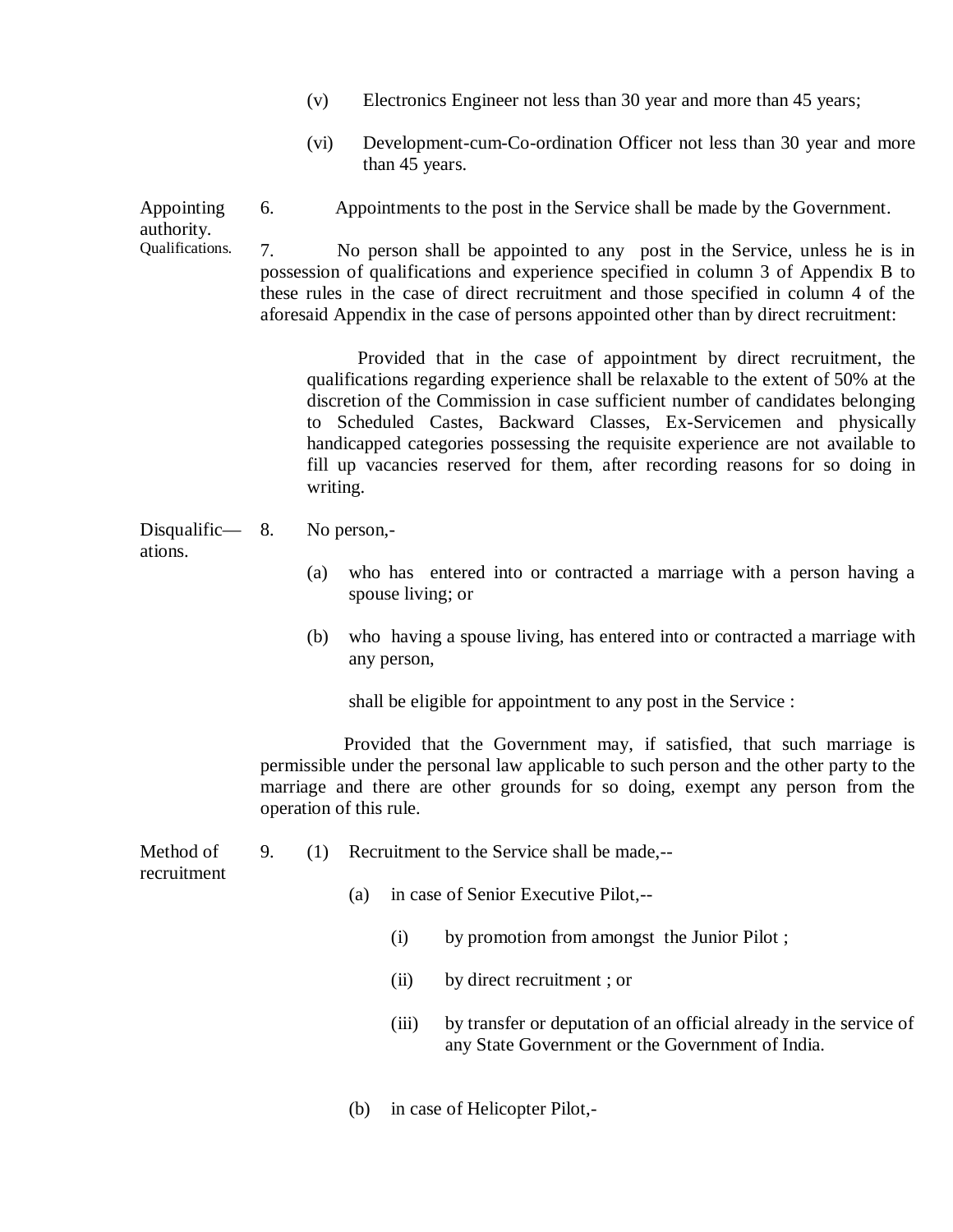- (i) by direct recruitment ; or
- any State Government or the Government of India. (ii) by transfer or deputation of an official already in the service of
- (c) in case of Junior Pilot,-
	- (i) by direct recruitment ; or
	- any State Government or the Government of India; (ii) by transfer or deputation of an official already in the service of
- (d) in case of Helicopter Engineer,-
	- Assistant Aircraft Engineer; (i) by promotion from amongst Assistant Helicopter Engineer or
	- (ii) by direct recruitment ; or
	- any State Government or the Government of India. (iii) by transfer or deputation of an official already in the service of
- (e) in case of Electronics Engineer,-
	- (i) by direct recruitment ; or
	- any State Government or the Government of India. (ii) by transfer or deputation of an official already in the service of
- (f) in case of Development-cum-Co-ordination Officer,-
	- (i) by direct recruitment ; or
	- any State Government or the Government of India. (ii) by transfer or deputation of an official already in the service of

 merit basis and seniority alone shall not confer any right to such promotions. (2) All promotions unless otherwise provided, shall be made on seniority-cum-

Probation. a period of two years, if appointed by direct recruitment, and one year, if appointed otherwise : 10. (1) Persons appointed to any post in the Service shall remain on probation for

Provided that –

 corresponding or a higher post shall count towards the period of probation ; (a) any period, after such appointment, spent on deputation on a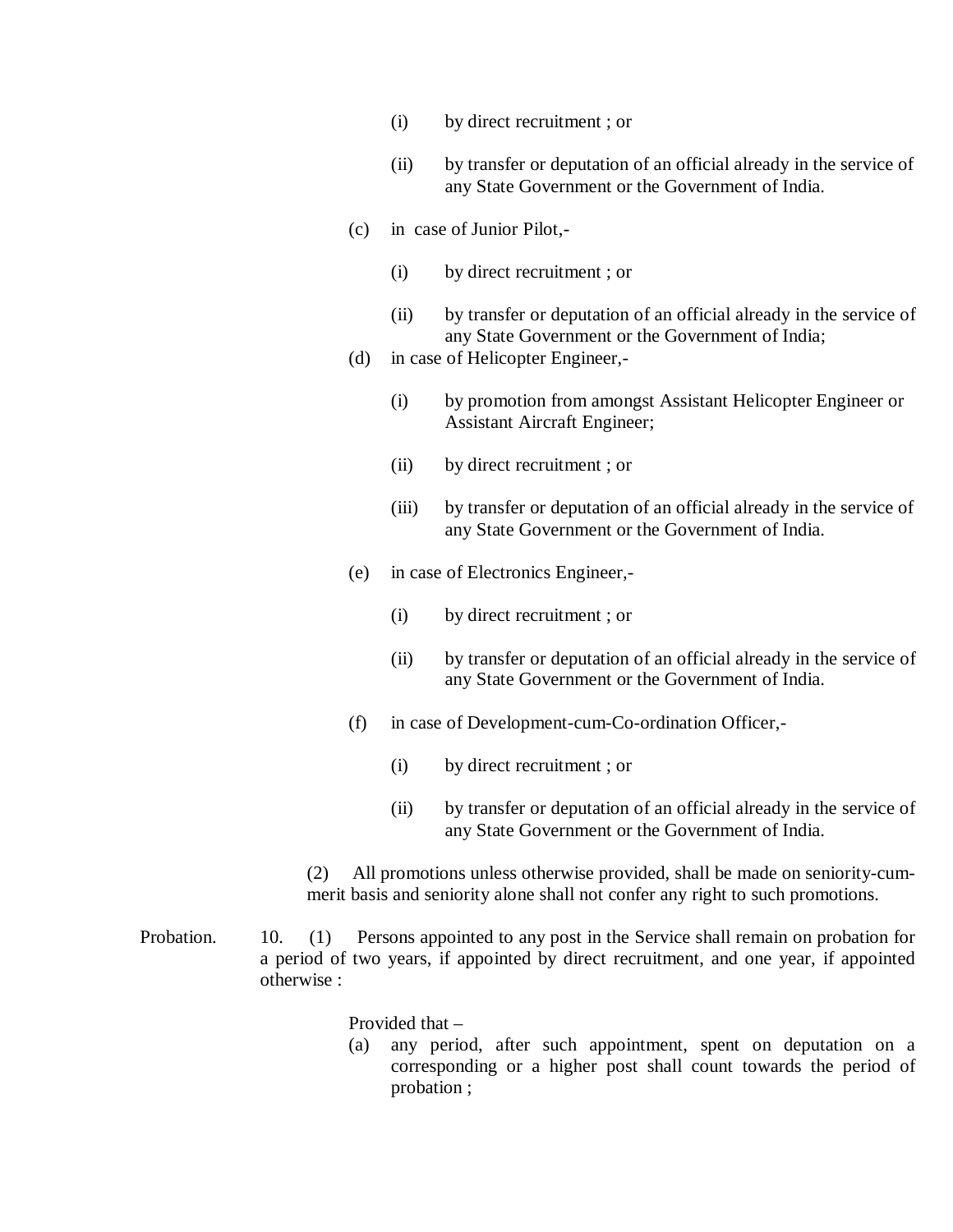- to any post in the Service, may in the case of an appointment by transfer, at the discretion of the appointing authority, be allowed to count towards the period of probation fixed under, this rule ; and (b) any period of work in equivalent or higher rank, prior to appointment
- spent on probation, but no person who has so officiated shall, on the completion of the prescribed period of probation, be entitled to be confirmed, unless he is appointed against a permanent vacancy. (c) any period of officiating appointment shall be reckoned as period

 person during the period of probation is not satisfactory, it may, - (2) If, in the opinion of the appointing authority, the work or conduct of a

- services ; and (a) if such person is appointed by direct recruitment, dispense with his
- (b) if such person is appointed otherwise than by direct recruitment,-
	- (i) revert him to his former post ; or
	- conditions of the previous appointment permit. (ii) deal with him in such other manner as the terms and

 authority may, - (3) On the completion of the period of probation of a person, the appointing

- (a) if his work or conduct has, in its opinion, been satisfactory,  $-$ 
	- appointed against a permanent vacancy ; or (i) confirm such persons from the date of his appointment, if
	- vacancy occurs, if appointed against a temporary vacancy ; or (ii) confirm such persons from the date from which a permanent
	- there is no permanent vacancy ; or (iii) declare that he has completed his probation satisfactorily, if
- (b) if his work or conduct has, in its opinion, been not satisfactory,-
	- if appointed otherwise, revert him to his former post or deal with him in such other manner, as the terms and conditions of his previous appointment permit ; or (i) dispense with his services, if appointed by direct recruitment,
	- as it could have passed on the expiry of the first period of probation : (ii) extend his period of probation and thereafter pass such order,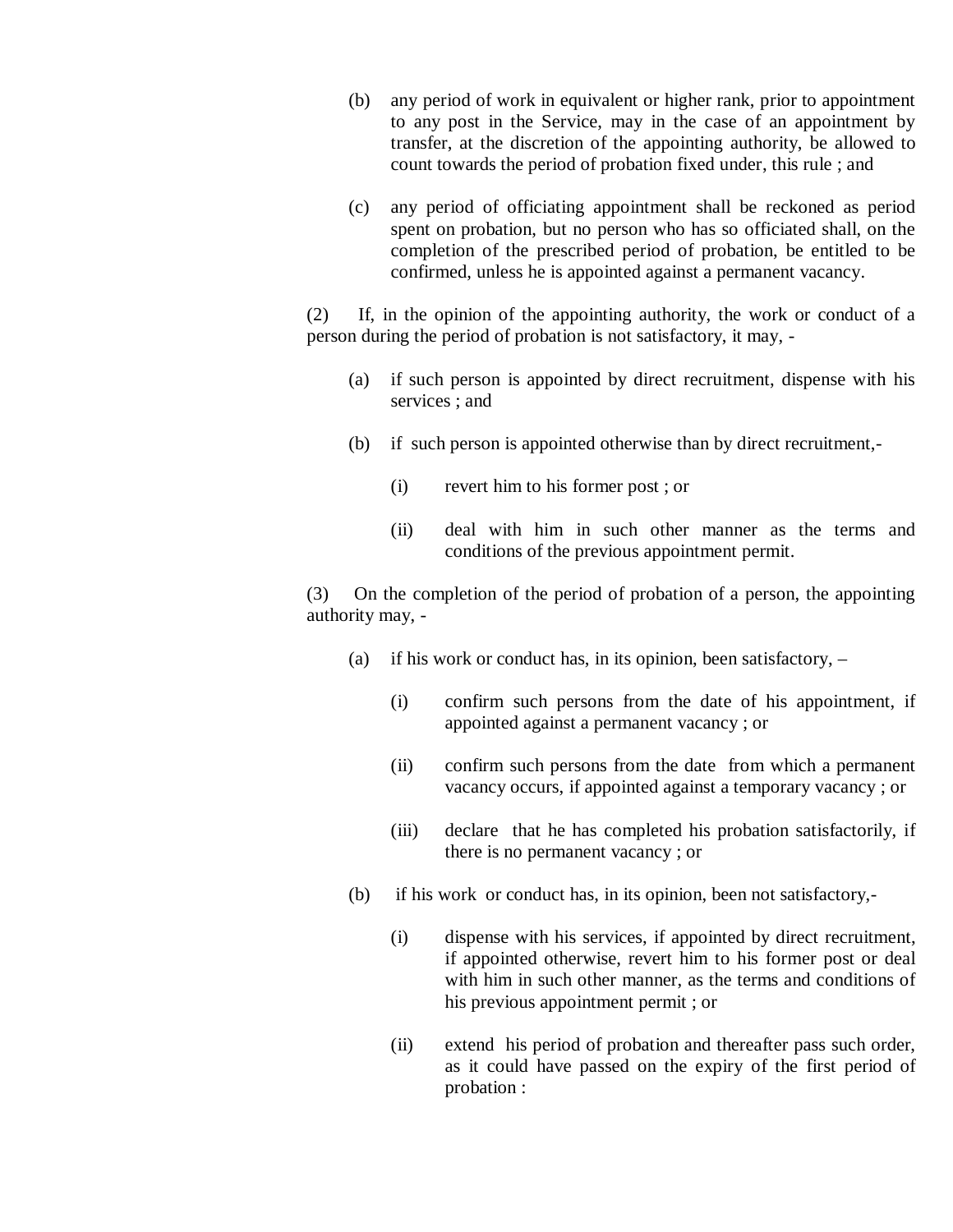if any, shall not exceed three years. Provided that the total period of probation including extension,

Seniority. by the length of continuous service on any post in the Service : Seniority. 11. Seniority, inter se of the members of the Service shall be determined

> seniority shall be determined separately for each cadre : Provided that where there are different cadres in the Service, the

> recruitment the order of merit determined by the commission shall not be disturbed in fixing the seniority : Provided further that in the case of member appointed by direct

> same date, their seniority shall be determined as follows:- Provided that in the case of two or more members appointed on the

- member appointed by promotion or by transfer; (a) a member appointed by direct recruitment shall be senior to a
- appointed by transfer ; (b) a member appointed by promotion shall be senior to a member
- seniority shall be determined according to the seniority of such members in the appointments from which they were promoted or transferred ; and (c) in the case of members appointed by promotion or by transfer,
- their seniority shall be determined according to pay, preference being given to a member, who was drawing a higher rate of pay in his previous appointment; and if the rates of pay drawn are also the same, then by the length of their service in the appointments, and if the length of such service is also the same, the older member shall be senior to the younger member. (d) in the case of members appointed by transfer from different cadres,

 $12.$  serve. within or outside the State of Haryana, on being ordered so do to by the Liability to 12. (1) A member of the service shall be liable to serve at any place, whether appointing authority.

- (2) A member of the Service may also be deputed to serve under:-
	- incorporated or not, which is wholly or substantially owned or controlled by the State Government, a municipal corporation or a local authority or university within the State of Haryana ; or (i) a company, an association or body individuals, whether
	- individuals, whether incorporated or not, which is wholly or substantially owned or controlled by the Central Government; or (ii) the Central Government or a company, an association or body of
	- (iii) any other State Government, an international organization, an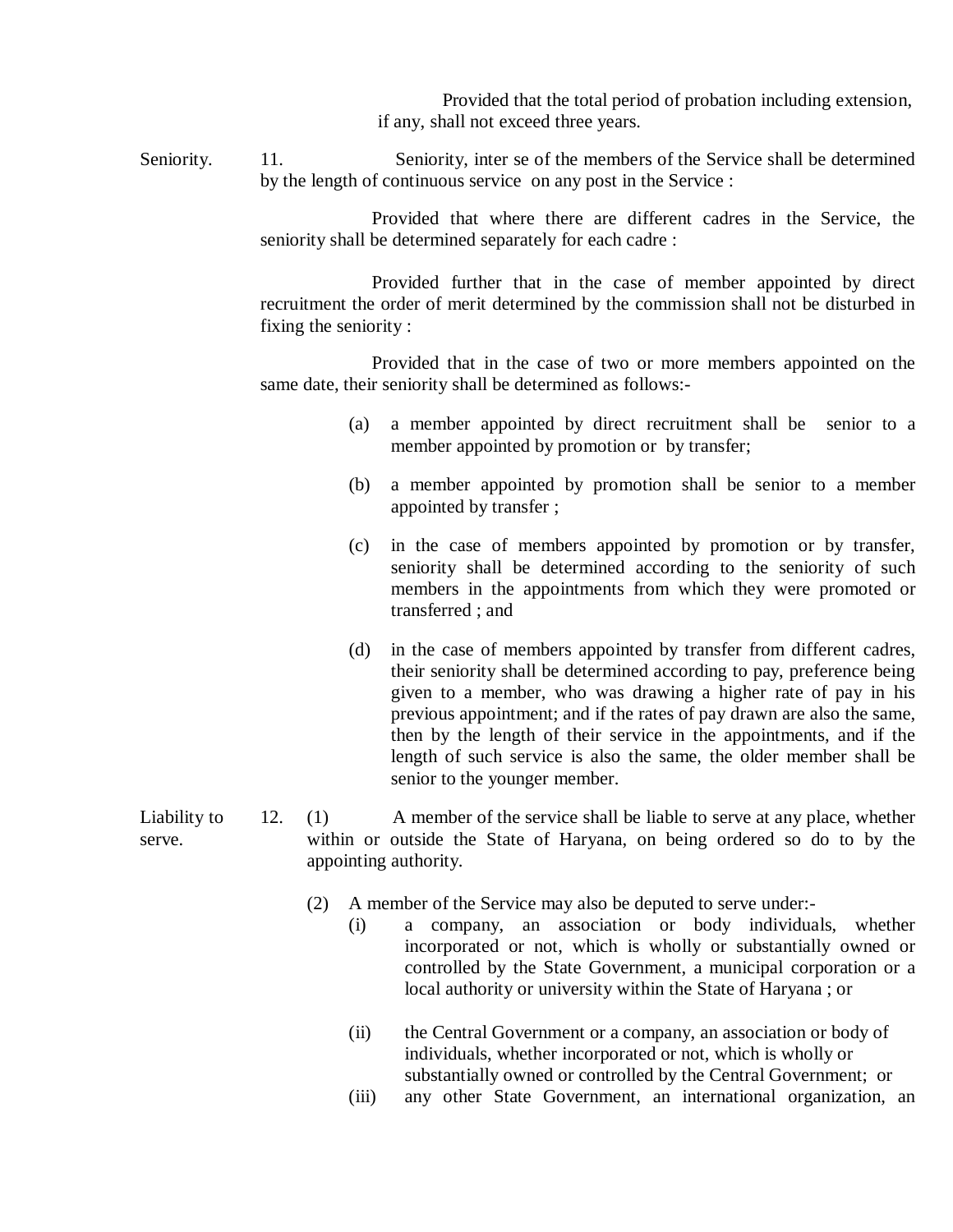autonomous body not controlled by the Government or a private body :

 Central or any other State Government or any Organization or body referred to in clause (ii) or clause (iii) except with his consent. Provided that no member of the Service shall be deputed to serve the

Pay, leave, other matters. 13. pension and for in these rules, the members of the service shall be governed by such rules and other matters. regulations as may have been, or may hereafter be, adopted or made by the competent authority under the Constitutions of India or under any law for the time being in force made by the State Legislature. In respect of pay, leave, pension and all other matters, not expressly provided

 Discipline, 14. (1) In matters relating to discipline, penalties and appeals, members of the Service penalties and shall be governed by the Haryana Civil Services (Punishment and Appeal) Rules, 1987 appeals. as amended from time to time:

> empowered to impose such penalties and appellate authority shall, subject to the provisions of any law or rules made under article 309 of the Constitution of India, be such as are specified in Appendix C to these rules. Provided that the nature of penalties which may be imposed, the authority

> rule (1) of rule 9 of the Haryana Civil Services (Punishment and Appeal) Rules, 1987, and the appellate authority shall also be as specified in Appendix D to these rules. (2) The authority competent to pass an order under clause (c) or clause(d) of sub-

Vaccination. as and when the Government so directs by a special or general order. 15. Every member of the Service, shall get himself vaccinated and re-vaccinated

Oath of allegiance. to take the oath of allegiance to India and to the constitution of India as by law 16. Every member of the Service, unless he has already done, so shall be required established.

Power of relaxation. so, it may, by order, for reasons to be recorded in writing, relax any of the provisions of these rules with respect to any class or category of persons. 17. Where the Government is of the opinion that it is necessary or expedient to do

18. provision. may impose special terms and conditions in the order of appointment, if it is deem expedient to do so. Special 18. Notwithstanding anything contained in these rules, the appointing authority

Reservation. required to be provided for Scheduled Castes, Backward Classes, Ex-Servicemen, Physically handicapped persons or any other class or category of persons in accordance with the orders issued by the State Government in this regard from time to 19. Nothing contained in these rules shall affect reservations and other concessions time:

> at any time. Provided that the total percentage of reservation so made shall not exceed 50%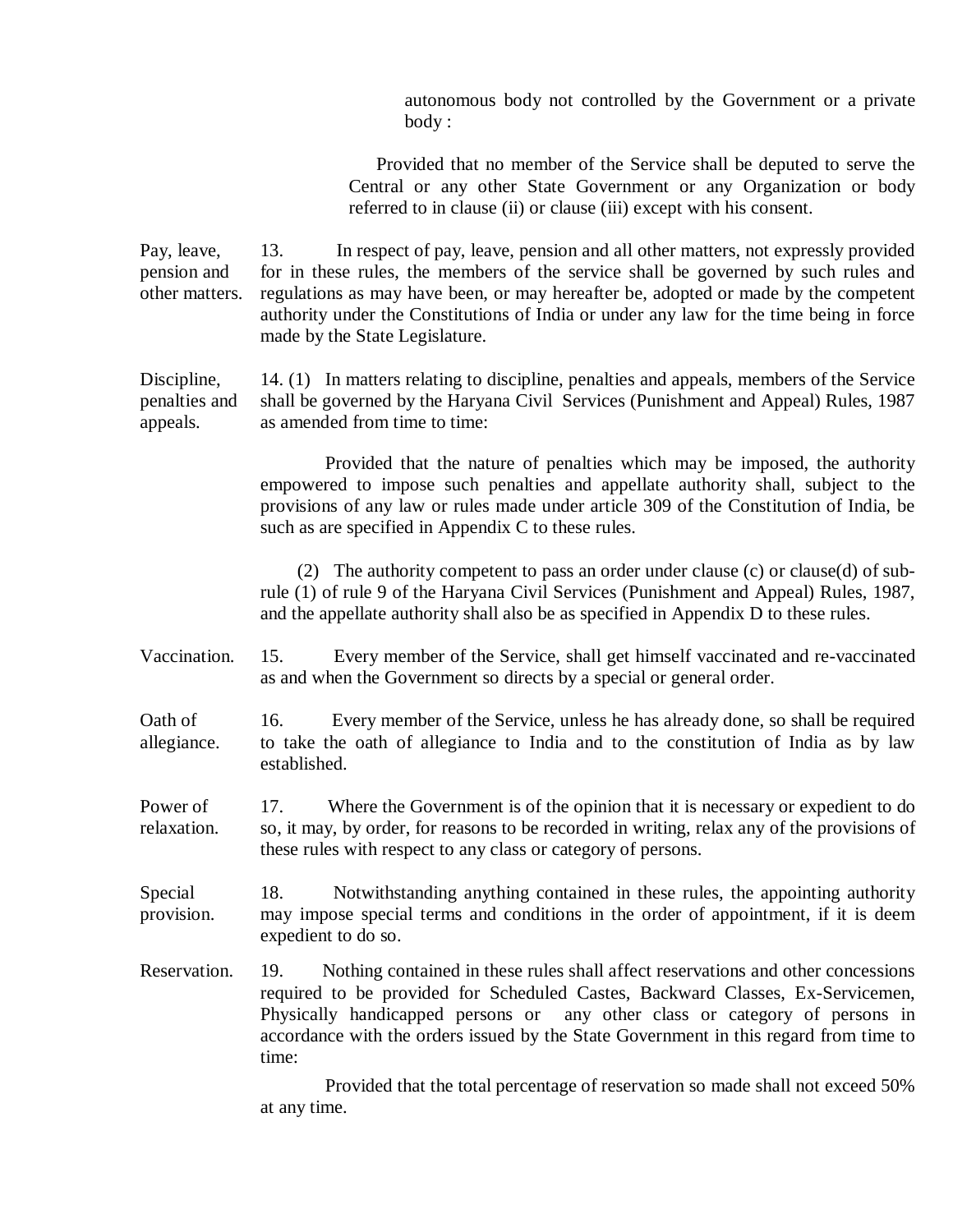20. hereby repealed: Repeal and savings. The Haryana Civil Aviation Department (Group A) Service Rules, 1996 are

> Provided that any order made or action taken under the rules so repealed shall be deemed to have been made or taken under the corresponding provisions of these rules.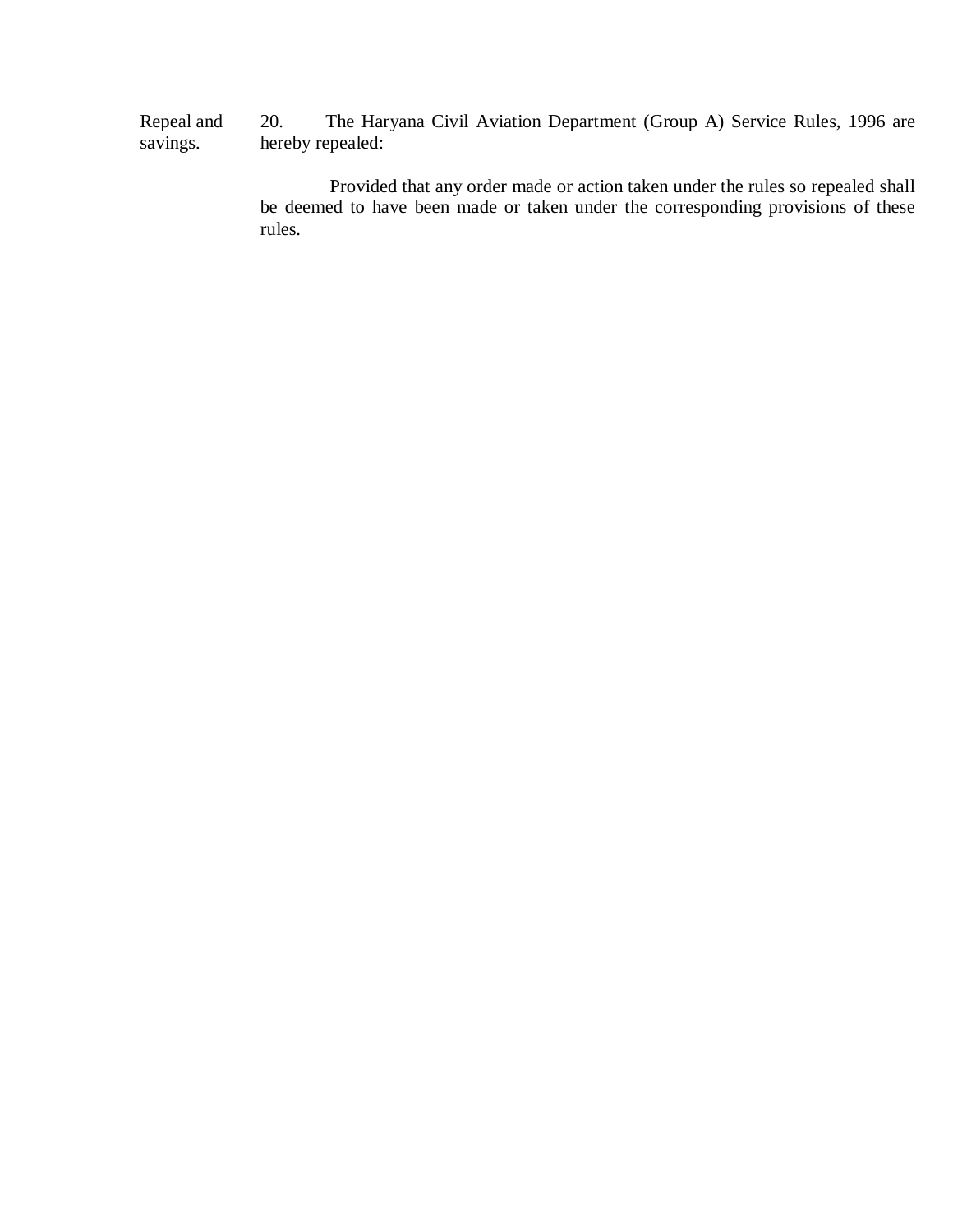# **Appendix A**

| (See rule 3) |  |  |
|--------------|--|--|
|--------------|--|--|

| Sr.<br>No. | <b>Designation of posts</b>               | <b>Nature of posts</b> |                  | Scale of pay                |                             |
|------------|-------------------------------------------|------------------------|------------------|-----------------------------|-----------------------------|
|            |                                           | <b>Permanent</b>       | <b>Temporary</b> | <b>Total</b>                |                             |
|            | 2                                         | 3                      | 4                | 5                           | 6                           |
|            | Senior Executive Pilot                    |                        |                  |                             | 37400-67000+12000 Grade Pay |
| 2          | Helicopter Pilot                          |                        | ↑                | $\mathcal{D}_{\mathcal{L}}$ | 37400-67000+10000 Grade Pay |
| 3          | Junior Pilot                              |                        |                  | 2                           | 37400-67000+10000 Grade Pay |
| 4          | Helicopter Engineer                       |                        |                  |                             | 37400-67000+10000 Grade Pay |
| 5          | <b>Electronics Engineer</b>               |                        |                  |                             | 37400-67000+8900 Grade Pay  |
| 6          | Development-cum-Co-<br>ordination Officer |                        |                  |                             | 15600-39100+5400 Grade Pay  |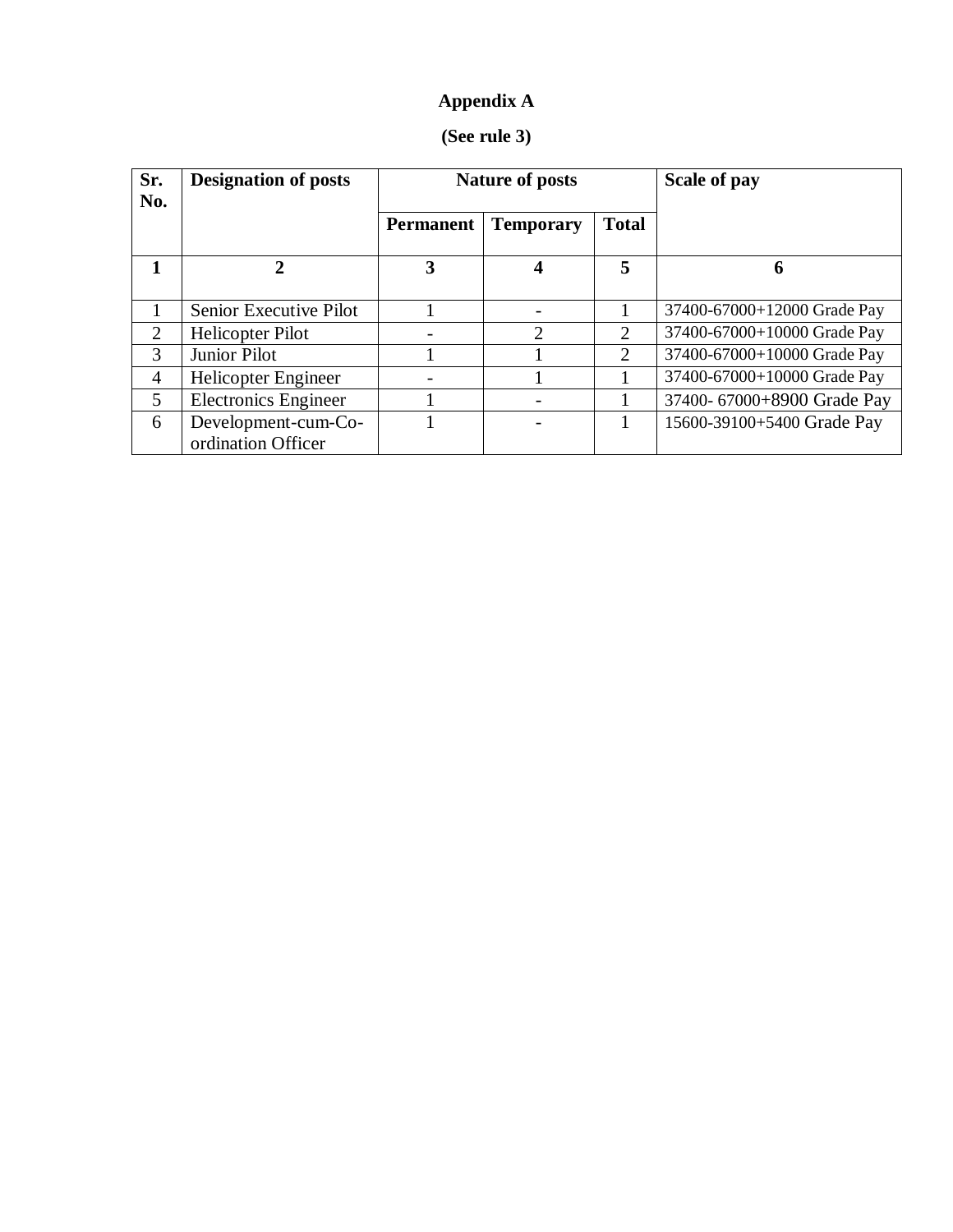## **APPENDIX B**

#### **(See rule 7)**

| Sr.<br>No.   | <b>Designation of posts</b> | Academic qualifications and<br>experience if any for direct<br>recruitment                                                                          | <b>Academic qualifications and</b><br>experience, if<br>any,<br>for<br>appointment other than by<br>direct recruitment.                                                                       |
|--------------|-----------------------------|-----------------------------------------------------------------------------------------------------------------------------------------------------|-----------------------------------------------------------------------------------------------------------------------------------------------------------------------------------------------|
| $\mathbf{1}$ | $\overline{2}$              | $\overline{\mathbf{3}}$                                                                                                                             | 4                                                                                                                                                                                             |
| $\mathbf{1}$ | Senior Executive<br>Pilot   | $10+2$ or its equivalent<br>(i)<br>from any institution;                                                                                            | By promotion-<br>(i)<br>5 years experience<br>as<br>Junior Pilot;                                                                                                                             |
|              |                             | (ii) knowledge of<br>Hindi/Sanskrit upto<br>Matric/Higher Education;<br>should be holder of<br>(iii)<br>current Airline Transport<br>Pilot Licence; | (ii) Should have minimum<br>3000 hours<br>of flying<br>including 2000 hours as<br>Pilot-in-Command<br>on<br>Twin /Multi<br>Engined<br>Aircraft with 100 hours of<br>night flying as Pilot-in- |
|              |                             | (iv) should have minimum<br>3000 hours of flying<br>including 2000 hours as<br>Pilot-in-Command                                                     | Command with current<br>Instrument rating.<br>By transfer or deputation-                                                                                                                      |
|              |                             | on<br>/Multi<br>Engined<br>Twin<br>Aircraft with 100 hours<br>of night flying as Pilot-                                                             | (i) $10+2$ or its equivalent<br>from an institution;                                                                                                                                          |
|              |                             | in-Command with current<br>Instrument rating;                                                                                                       | knowledge of<br>Hindi/<br>(ii)<br>Sanskrit<br>upto<br>Matric/Higher Education;                                                                                                                |
|              |                             | (v) should have a minimum 30<br>of<br>flying<br>hours<br>experience as Pilot-in-<br>Command and 5 hours of                                          | (iii) 5 years experience as<br>Junior Pilot;                                                                                                                                                  |
|              |                             | flying<br>(Real)<br>and<br>Synthetic)<br>during<br>2<br>months preceding<br>the<br>date of selection;                                               | (iv) should have minimum<br>3000<br>hours of flying<br>including 2000 hours as<br>Pilot-in-Command<br>on<br>/Multi<br>Twin<br>Engined                                                         |
|              |                             | (vi) minimum 10 years of<br>aviation experience.                                                                                                    | Aircraft with 100 hours of<br>night flying as Pilot-in-<br>Command with current<br>Instrument rating.                                                                                         |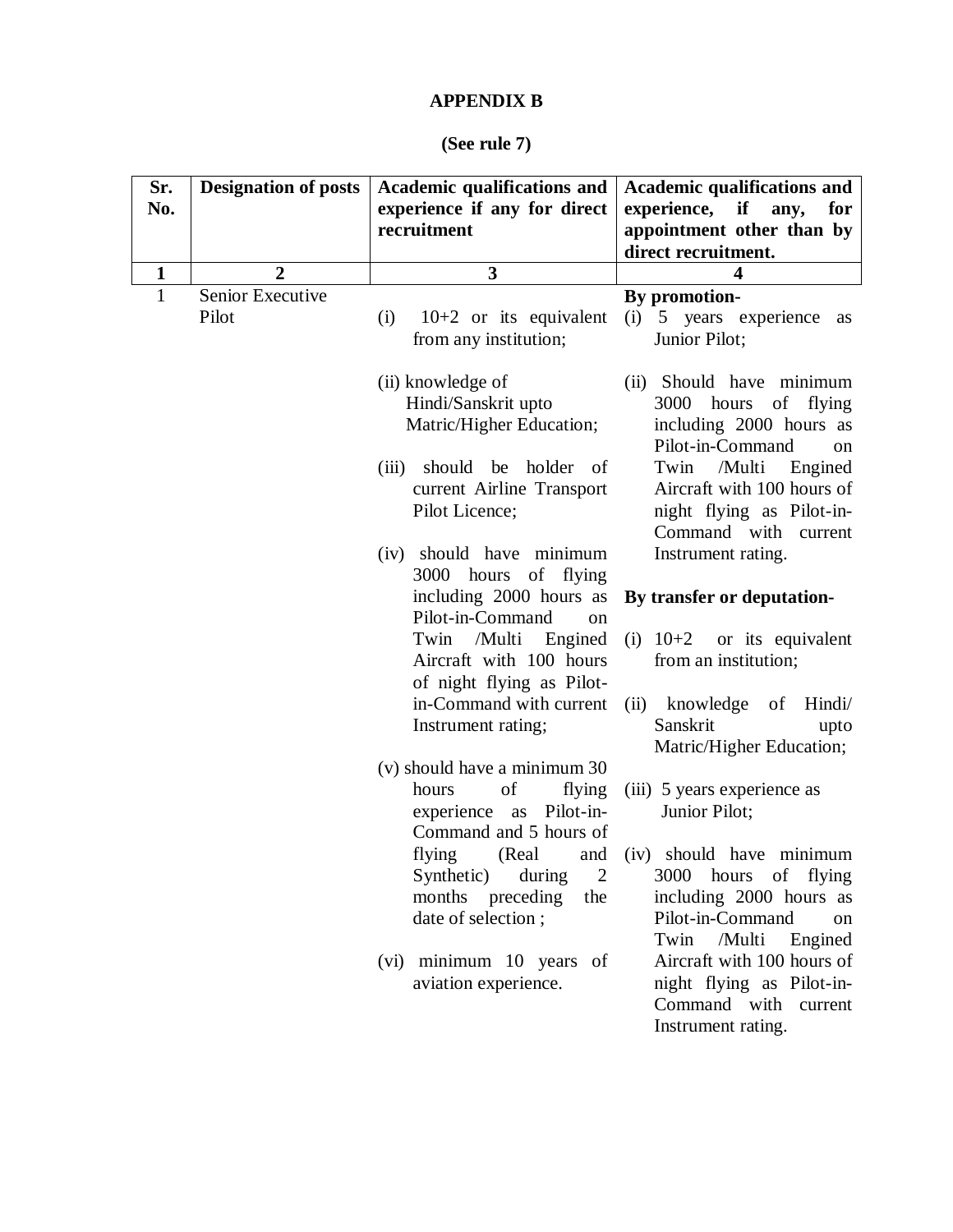| $\overline{2}$ | Helicopter Pilot | (i) $10+2$ or its equivalent<br>from any institution;<br>(ii) knowledge of<br>Hindi/Sanskrit upto<br>Matric/Higher Education | By transfer or deputation-<br>(i) $10+2$<br>or its equivalent<br>from any institution;<br>(ii) knowledge of<br>Hindi/Sanskrit upto<br>Matric/Higher Education; |  |
|----------------|------------------|------------------------------------------------------------------------------------------------------------------------------|----------------------------------------------------------------------------------------------------------------------------------------------------------------|--|
|                |                  | (iii) knowledge of Computer;                                                                                                 | (iii) knowledge of Computer;                                                                                                                                   |  |
|                |                  | (iv) holder of \commericial<br>Helicopter Pilot Licence/<br>Airline Transport Pilot<br>Licence.                              | (iv)holder of \commericial<br>Helicopter Pilot Licence/<br>Airline Transport Pilot<br>Licence.                                                                 |  |
|                |                  | (v) total Flying experience-<br>3000 hours;                                                                                  | (v) total Flying experience-<br>3000 hours;                                                                                                                    |  |
|                |                  | (vi) 2500 hours flying on twin<br>engine helicopter;                                                                         | (vi) 2500 hours flying on twin<br>engine helicopter;                                                                                                           |  |
|                |                  | (vii) person having VIP flying<br>will<br>be<br>experience<br>preferred.                                                     | (vii) person having VIP flying<br>experience<br>will<br>be<br>preferred.                                                                                       |  |
|                |                  |                                                                                                                              |                                                                                                                                                                |  |
| 3              | Junior Pilot     | $10+2$ or its equivalent<br>(i)<br>from any institution;                                                                     | By transfer or deputation-<br>(i) $10+2$ or its equivalent<br>from any institution;                                                                            |  |
|                |                  | (ii) knowledge of<br>Hindi/Sanskrit upto<br>Matric/Higher Education;                                                         | (ii) knowledge of<br>Hindi/Sanskrit upto<br>Matric/Higher Education;                                                                                           |  |
|                |                  | (iii) should hold current<br>Airline Transport Pilot<br>Licence/Commercial<br>Pilot Licence;                                 | (iii) should hold current<br><b>Airline Transport Pilot</b><br>Licence/Commercial<br>Pilot Licence;                                                            |  |
|                |                  | Endorsement on B-200<br>(iv)<br>or open rating for<br>Aircraft all up weight<br>below 5700 Kilograms;                        | (iv) Endorsement on B-200<br>or open rating for<br>Aircraft all up weight<br>below 5700 Kilograms;                                                             |  |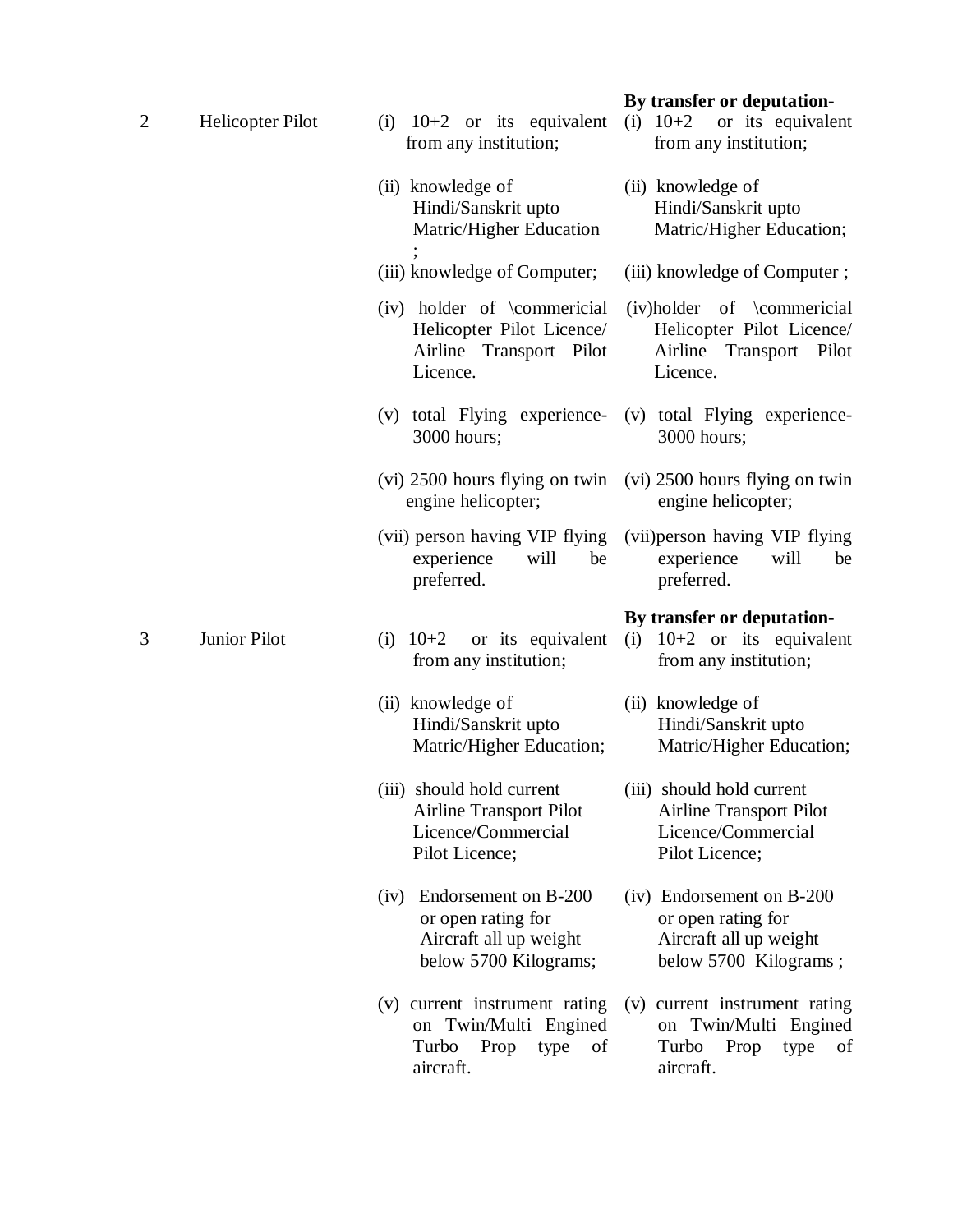#### **By promotion-**

- 
- 4. Helicopter Engineer (i) 10+2 or its equivalent from any institution;
	- Sanskrit upto Matric/ Higher Education; (ii) Knowledge of Hindi/
	- (iii) knowledge of Computer;
	- (iv) Helicopter Licence Airframe and C (Engine);
	- (v) Helicopter Rotary Aircraft and Jet Engine;
	- helicopter for 10years (vi) Person having licence and maintenance experience on a will be preferred.

 (i) Person having 2 years experience as Assistant Helicopter Engineer or Assistant Aircraft Engineer.

#### **By transfer or deputation-**

- (i)  $10+2$  from any institution; or its equivalent
- Sanskrit upto Matric/ Higher Education; (ii) knowledge of Hindi/
- (iii) knowledge of Computer;
- Airframe and C (Engine); (iv) Helicopter Licence
- Aircraft and Jet Engine; (v) Helicopter Rotary
- experience as Assistant Helicopter Engineer or Assistant Aircraft Engineer will be preferred out of which minimum of 2 years should be as supervisor. (vi) Person having

#### **By transfer or deputation-**

- (i)  $10+2$  from any institution ; or its equivalent
- Hindi/Sanskrit upto Matric/Higher Education;
- current Licence in categories R (iii)should be holder of Aircraft Radio Maintenance Engineer's and X for maintenance and overhauling of

from any institution ;

(ii) knowledge of

- (ii) knowledge of Hindi/Sanskrit upto Matric/Higher Education;
- (iii) should be holder of current Aircraft Radio and overhauling of Maintenance Engineer's Licence in categories A and X for maintenance

**Electronics Engineer** 5. Electronics Engineer (i) 10+2 or its equivalent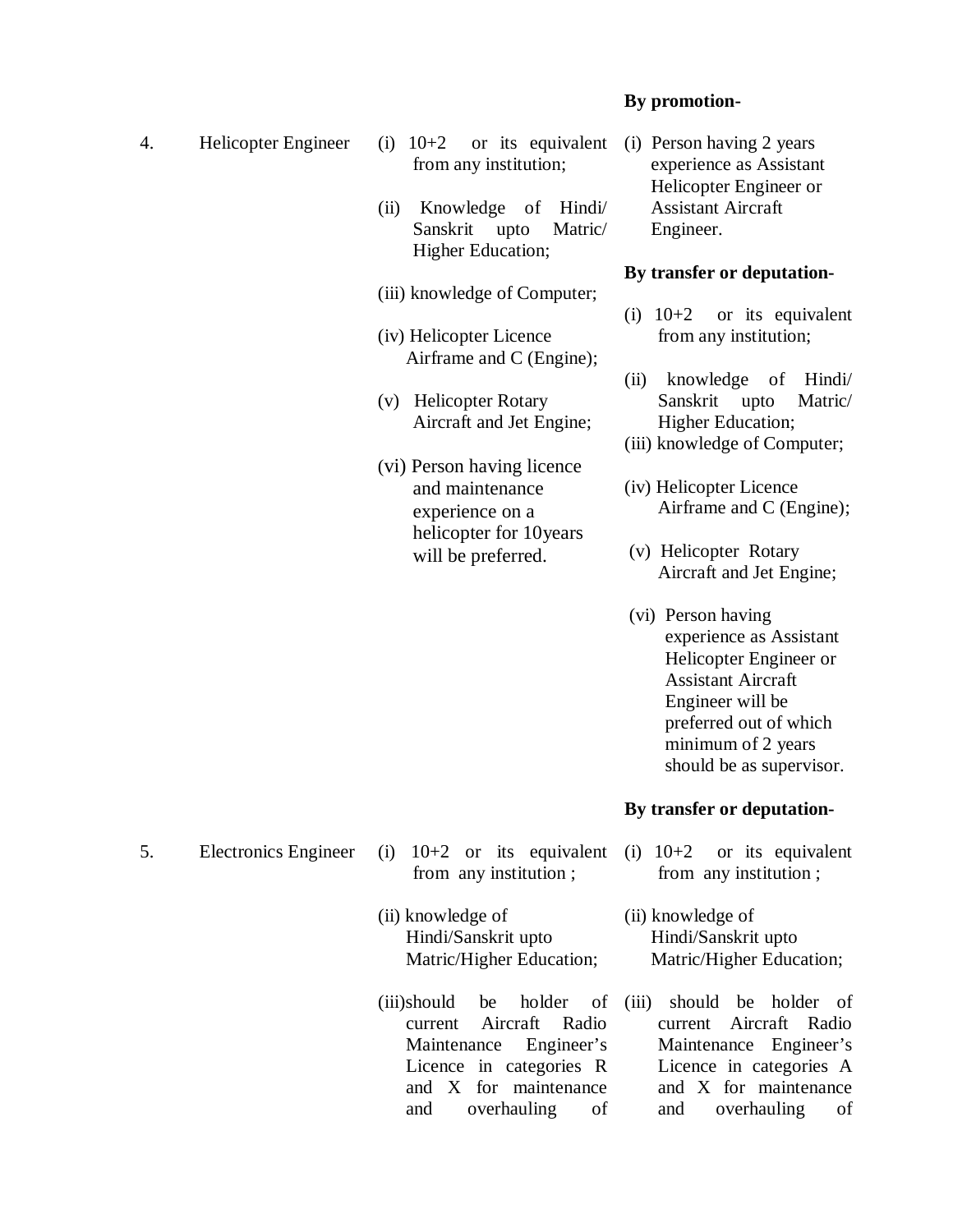|    |                                              | equipment<br>installed<br>on<br>Executive<br>trainer<br>and<br>of<br>Aircraft<br><b>State</b><br>the<br>Government;                                                 | equipment installed<br>on<br>Executive<br>trainer<br>and<br>of<br>Aircraft<br>the<br><b>State</b><br>Government;                                                         |
|----|----------------------------------------------|---------------------------------------------------------------------------------------------------------------------------------------------------------------------|--------------------------------------------------------------------------------------------------------------------------------------------------------------------------|
|    |                                              | (iv) at least 10 years aviation<br>experience out of which<br>least<br>5<br>at<br>years<br>Aircraft<br>experience<br><b>as</b><br>Radio<br>Maintenance<br>Engineer. | (iv) at least 10 years aviation<br>experience out of which<br>at least 5 years<br>experience as Aircraft<br>Radio Maintenance<br>Engineer.<br>By transfer or deputation- |
| 6. | Development-cum-<br>Co-ordination<br>Officer | Graduate<br>from<br>(i)<br>an<br>Institution;                                                                                                                       | Graduate<br>(i)<br>from<br>an<br>Institution;                                                                                                                            |
|    |                                              | (ii) knowledge of<br>Hindi/Sanskrit upto<br>Matric/Higher Education;                                                                                                | (ii) knowledge of<br>Hindi/Sanskrit upto<br>Matric/Higher Education;                                                                                                     |
|    |                                              | (iii) at least 15 years<br>experience in<br>Administration out of<br>which 5 years on a<br>Gazetted post;                                                           | (iii) at least 15 years<br>experience in<br>Administration out of<br>which 5 years on a<br>Gazetted post;                                                                |
|    |                                              | (iv) preference will be given<br>to persons having<br>aviation experience.                                                                                          | (iv) preference will be given<br>to persons having<br>aviation experience.                                                                                               |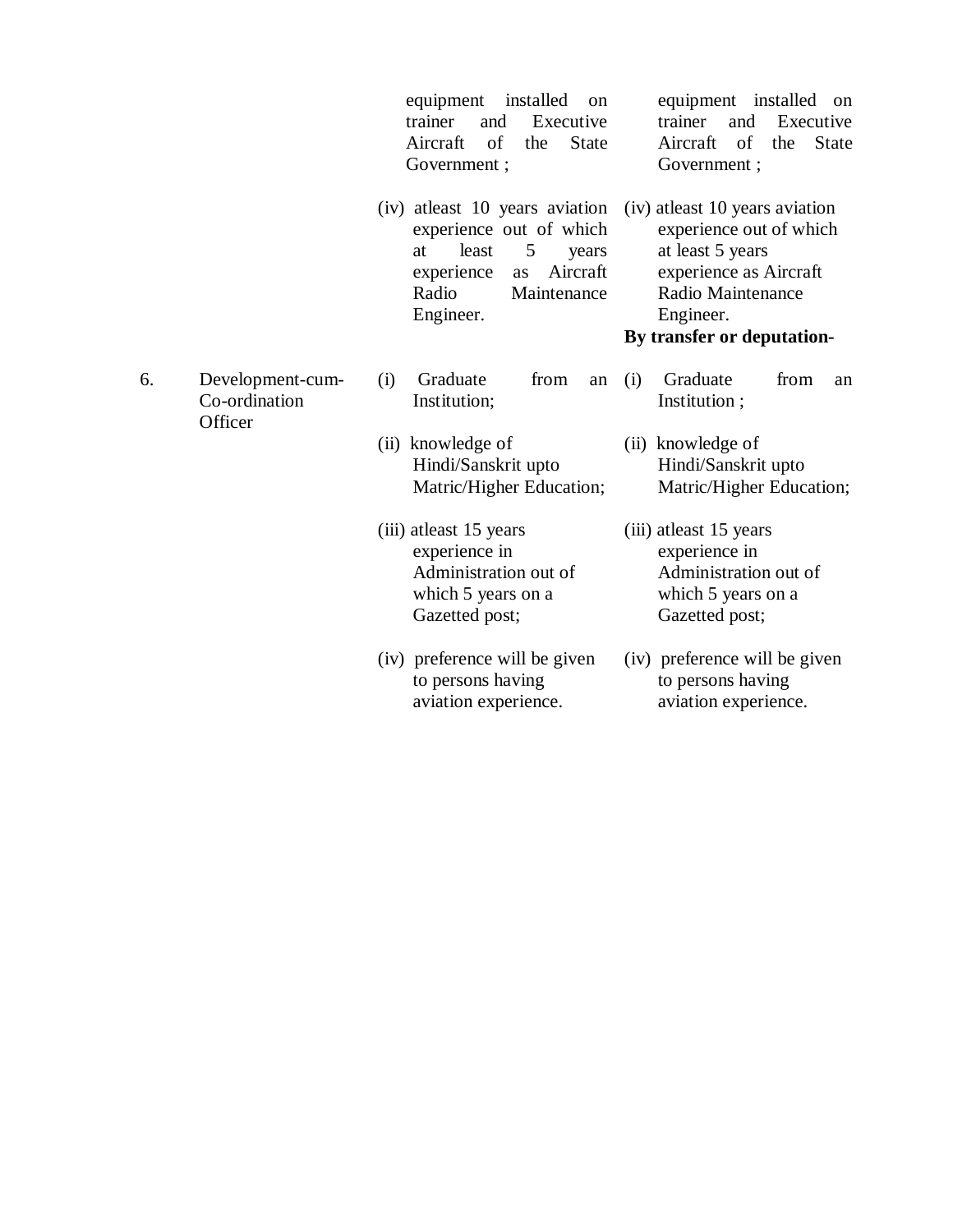# **APPENDIX C**

### **{See rule 14 (1)}**

| Sr.<br>No.     | <b>Designation</b><br>of Posts                   | <b>Appointing</b><br><b>Authority</b> | <b>Nature of Penalty</b>                                                                                                                                                                                                                                                                                                                                                                | <b>Authority</b><br>empowered to<br>impose<br>penalty | <b>Appellate</b><br>authority |
|----------------|--------------------------------------------------|---------------------------------------|-----------------------------------------------------------------------------------------------------------------------------------------------------------------------------------------------------------------------------------------------------------------------------------------------------------------------------------------------------------------------------------------|-------------------------------------------------------|-------------------------------|
| $\mathbf{1}$   | $\boldsymbol{2}$                                 | $\overline{\mathbf{3}}$               | 4                                                                                                                                                                                                                                                                                                                                                                                       | 5                                                     | 6                             |
|                |                                                  |                                       | <b>MINOR PENALTIES:</b>                                                                                                                                                                                                                                                                                                                                                                 |                                                       |                               |
| $\mathbf{1}$   | Senior<br>Executive<br>Pilot                     | Government                            | (i) Warning with a copy in the<br>personal file (Character roll);                                                                                                                                                                                                                                                                                                                       | Adminstrative<br>Secretary                            | Government                    |
| $\overline{2}$ | Helicopter<br>Pilot                              |                                       | (ii) Censure;<br>(iii) with holding of promotion;                                                                                                                                                                                                                                                                                                                                       |                                                       |                               |
| 3              | Junior Pilot                                     |                                       | (iv) recovery from pay of the                                                                                                                                                                                                                                                                                                                                                           |                                                       |                               |
| 4              | Helicopter<br>Engineer                           |                                       | whole or part of any<br>pecuniary loss caused by<br>negligence or<br>breach of                                                                                                                                                                                                                                                                                                          |                                                       |                               |
| 5              | Electronics<br>Engineer                          |                                       | orders<br>Central<br>the<br>to<br>Government<br><b>State</b><br><sub>or</sub><br>a                                                                                                                                                                                                                                                                                                      |                                                       |                               |
| 6              | Development<br>-cum-Co-<br>ordination<br>Officer |                                       | Government<br>to<br><sub>or</sub><br>a<br>company and association or<br>body<br>of<br>individuals<br>a<br>whether incorporated or not,<br>which<br>is<br>wholly<br><b>or</b><br>substantially<br>owned<br><sub>or</sub><br>controlled<br>by<br>the<br>Government or to a local<br>authority or university set<br>up by an Act of Parliament<br>or of the Legislature of a<br>State; and |                                                       |                               |
|                |                                                  |                                       | (v) with holding of increments of<br>cumulative<br>without<br>pay<br>effect;                                                                                                                                                                                                                                                                                                            |                                                       |                               |
|                |                                                  |                                       | <b>MAJOR PENALTIES</b>                                                                                                                                                                                                                                                                                                                                                                  |                                                       |                               |
|                |                                                  |                                       | (vi) withholding of increment of<br>pay with cumulative effect;                                                                                                                                                                                                                                                                                                                         |                                                       |                               |
|                |                                                  |                                       | (vii) reduction to a lower stage in<br>the time scale of pay for a                                                                                                                                                                                                                                                                                                                      |                                                       |                               |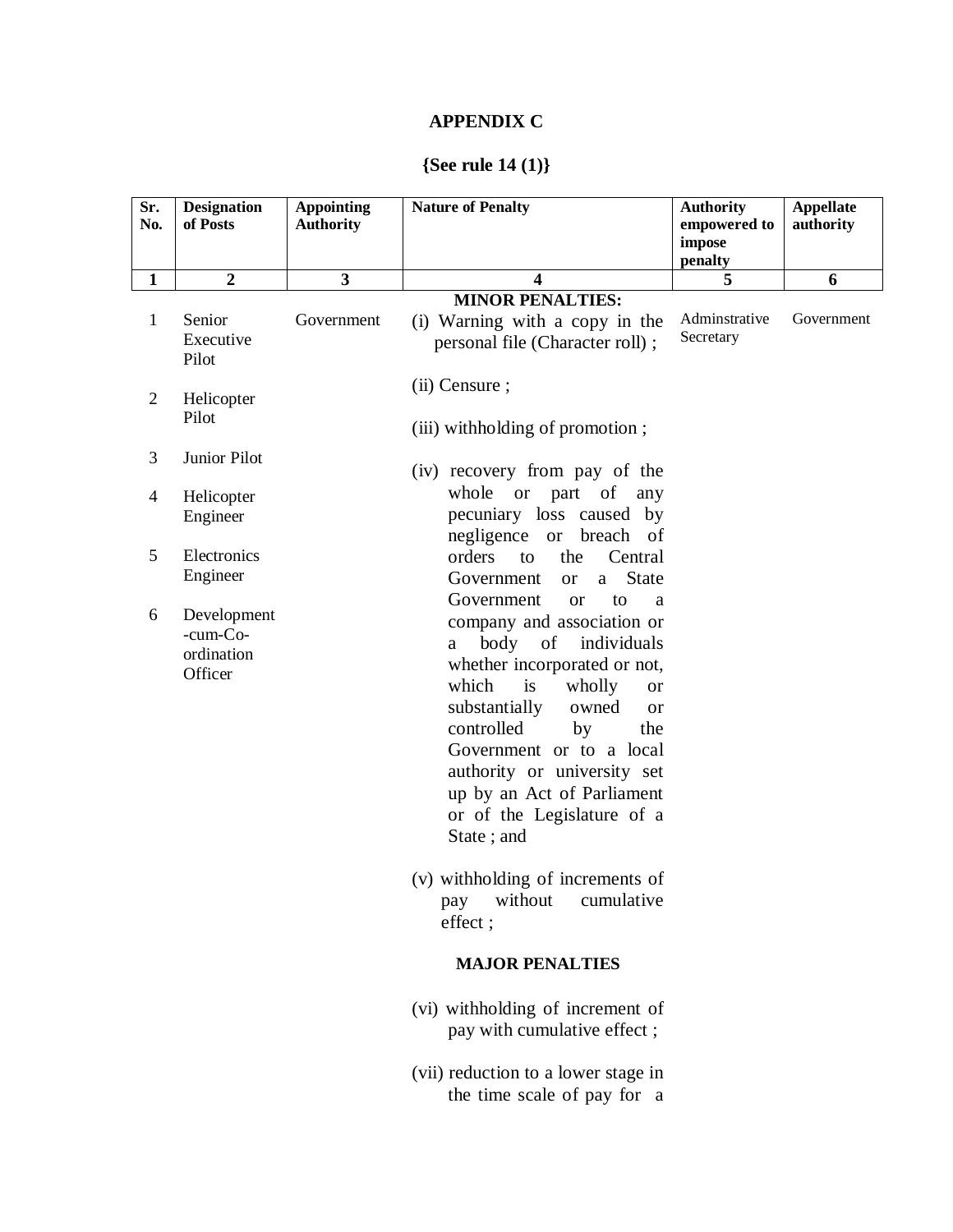further directions as to whether or not the government employee will earn increments of pay during the period of such the expiry of such period, the reduction will or will not have postponing the future increments or his pay ; specified period, with reduction and whether on the effect of

- of pay, grade, post or service which shall ordinarily be a bar to the promotion of the government employee to the time scale of pay, grade, post or service from which he was reduced, with or conditions of restoration to the grade or post or service from which the government employee was reduced and his seniority and pay on such restoration to that grade, post or service ; (viii) reduction to a lower scale without regarding
- (ix) compulsory retirement ;
- shall not be a disqualification or future employment under the government ; (x) removal from Service which
- shall ordinarily be disqualification for future employment under the government . (xi)dismissal from Service which